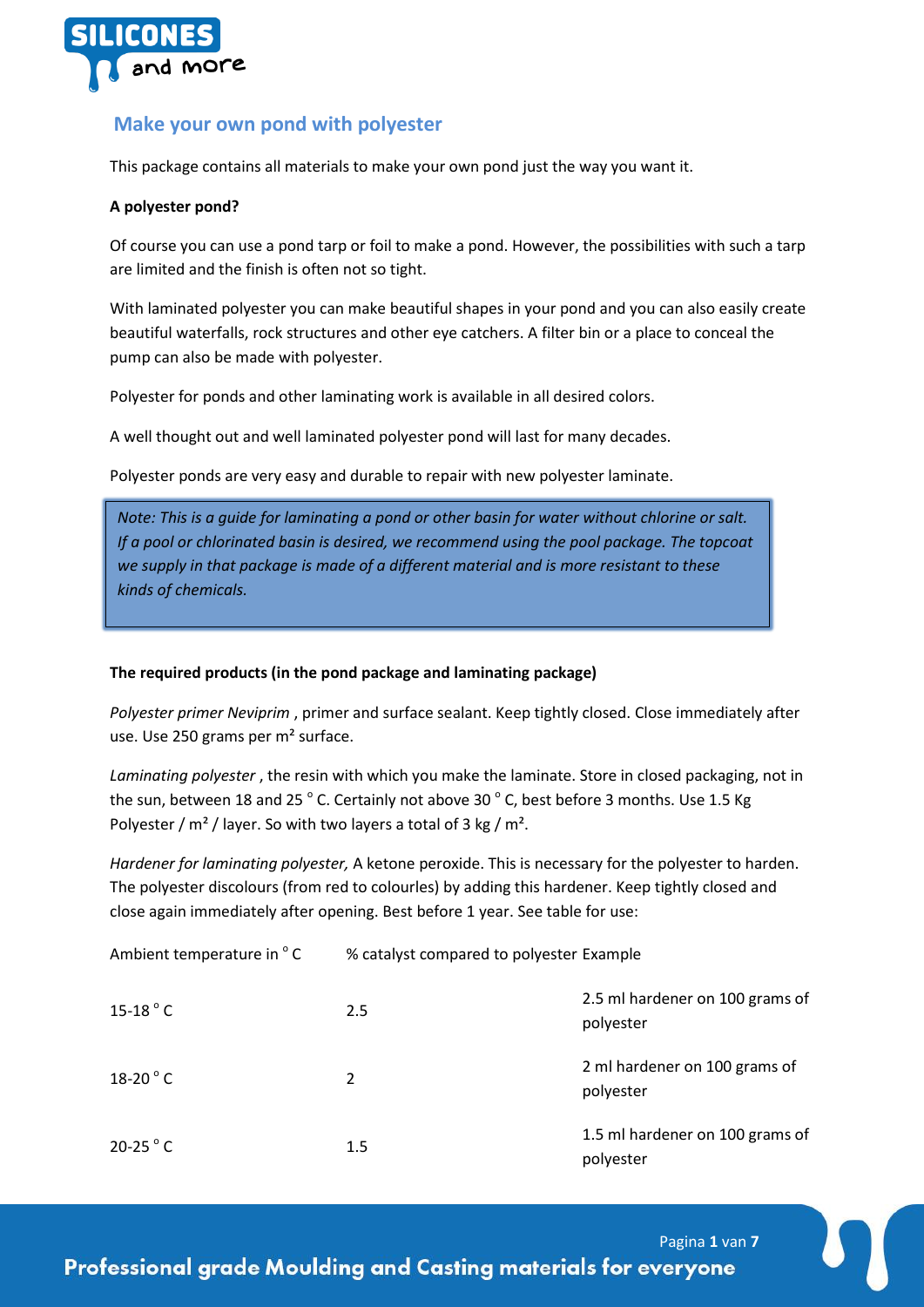

 $> 25^\circ$  C

 $C \qquad \qquad 1.2$ 

1 ml hardener on 100 grams of polyester

*Glass fiber mats 450 grams / m²,* These cloths/ mats provide the desired strength of the pond with the laminating polyester. Depending on the stability of the substrate, we recommend 2 (on e.g. concrete substrate) or more layers.

*Polyester topcoat* , used to finish the laminating work of polyester and glass mats and applied in the desired color. The dense topcoat protects the underlying laminating against moisture and chemicals. Topcoat is usually bought in a certain color, but can also be coloured by the user himself. About 300 to 400 grams  $/m<sup>2</sup>$ . For a swimming pool you need a higher quality topcoat than for a pond.

## **The auxiliary materials (in the auxiliary package)**

Polyester processing requires the below materials

*Acetone* , The solvent for liquid polyester (uncured polyester) for cleaning tools etc. Best before 2 years.

*Sandpaper* , Grit 60 is mainly used for roughening previous layers for better adhesion with new layers.

*Velor roller* , Depending on the surface and shape, different sizes are possible. Both velor rollers and fur rollers can be used. 10 or 18 cm long, 1 piece / 15m<sup>2</sup>

*Fleece roller/ Fy roller*, For coarser surfaces, 11 or 18 cm long, 1 piece / 5m²

*Roller holder* , To use the velor roller and fur roller. 1 piece per 50m²

*Disposable brushes* , For applying resin and primer where rollers are difficult. 20 and 50 mm width. 1 piece / 5m²

*Venting rollers*, in various sizes and shapes, 1 piece / 100m<sup>2</sup>

Roller *bins,* to roll / wet the rollers in, 1 piece / 60m²

*Square buckets,* to be used as a roller bin for larger work 1 pcs / 10m²

*Spatulas,* disposable spatulas to mix 1 piece / 4m²

*Mixing* cups *,* Disposable plastic mixing cups 2 liters, 1 piece / 7m²

*Tent, tent canvas or shade cloth* , the project should not be carried out in full sun and remain free from (rain) water. We therefore recommend to consider the use of a party tent or shade cloth. This product is not for sale with us.

**The safety materials (in the safety package)**

Pagina **2** van **7 Professional grade Moulding and Casting materials for everyone**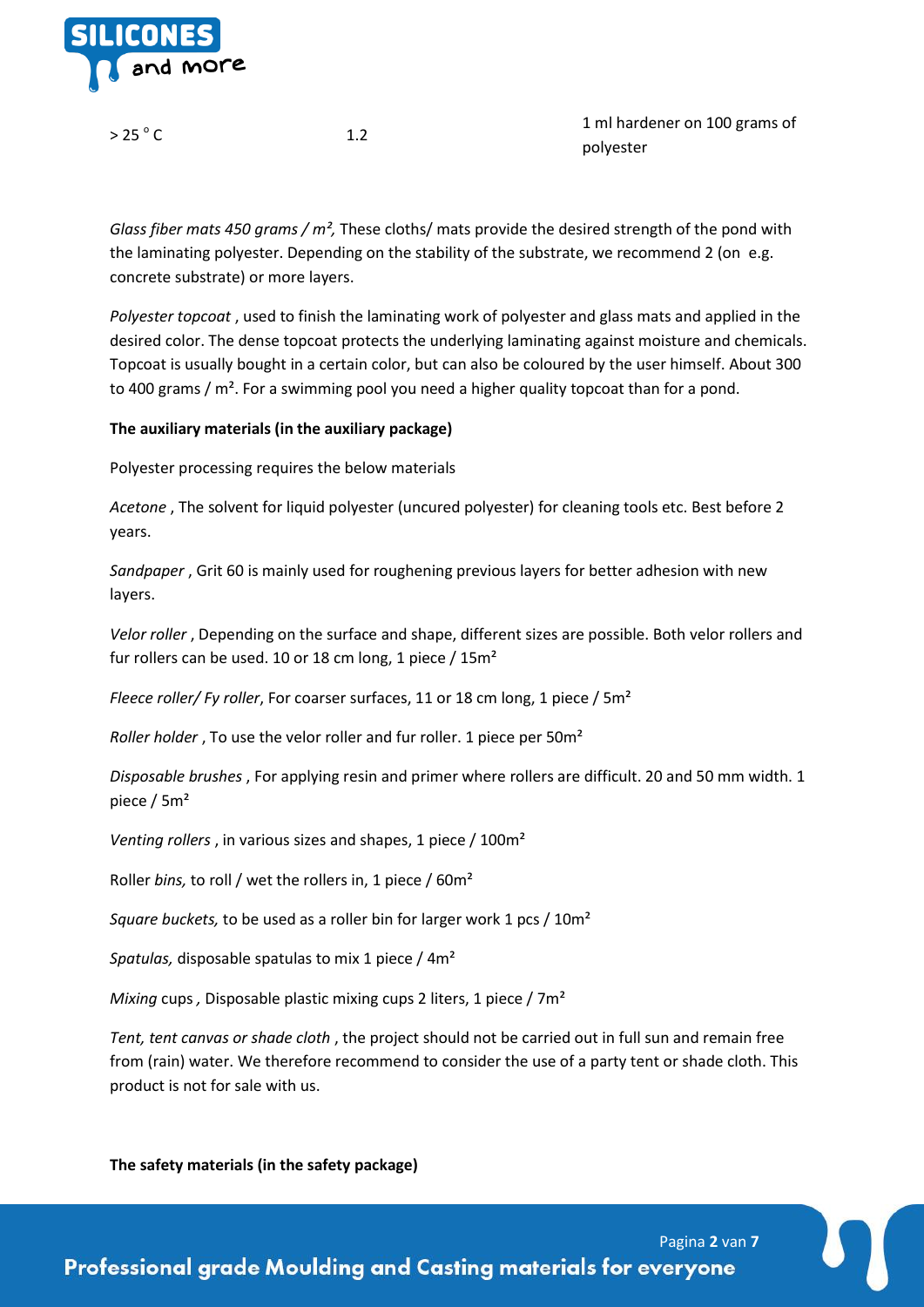

*Safety glasses* , especially to be used with liquid polyester and resin, but also with the primer, a small drop can cause a lot of trouble.

*Respirator* , Inhalation of vapors from resins and primers is unhealthy. We recommend using a mask with organic filters. In addition, work as much as possible in a well-ventilated environment

*Overall*, Protect your clothes and prevent resin and other material from seeping through the clothes and sticking to the skin for a long time. 1 overall per person per day.

*Gloves* , Avoid contact with skin. Latex About 4 pairs / 10m² if you work with 2 people.

Sanding mask / mouth cap, Important when sanding so as not to inhale dust particles. Dust particles have a large surface area of still active resin and are therefore unhealthy.

### **Directions for use and accident.**

*Use the recommended safety mat* 

*Wash hands and skin thoroughly after work, but also after contact with the skin.*

*Do not eat, drink or smoke while working with these materials. Thoroughly clean hands before consumption.*

*Rinse eyes with clean water for at least 10 minutes when irritatet by one of the materials.*

*Rinse mouth when taken orally, do not vomit.*

*Consult a doctor for persistent or worsening irritations!*

# **Step 1a Preparations and approach**

In your design, of course, take into account the necessary depth of the pond for frost, the placement of piping, pump and filter trays etc.

The easiest way to make a pond is to shape it in the pit where the pond really should be.

However, it might be that this is not possible, due to temperature (too cold or too warm) or the weather (too wet) or because the pit is continuously under water (rain or groundwater). In that case you will have to make a mold in a sufficiently large and well-ventilated room with the right temperature, against which you will laminate the polyester. You can make such molds with numerous products, from dry clay to lacquered wood. If the mold does not have to become a permanent part of the bath, it must of course be ensured that the polyester laminate does not adhere to the mold (for example by using a tarp). This approach differs from this manual. In this approach, we request that you contact us.

*Note: Make sure that the required amount of materials, auxiliary materials and especially safety materials are present. Your safety is important to us, so please follow the safety recommendations.*

# Pagina **3** van **7 Professional grade Moulding and Casting materials for everyone**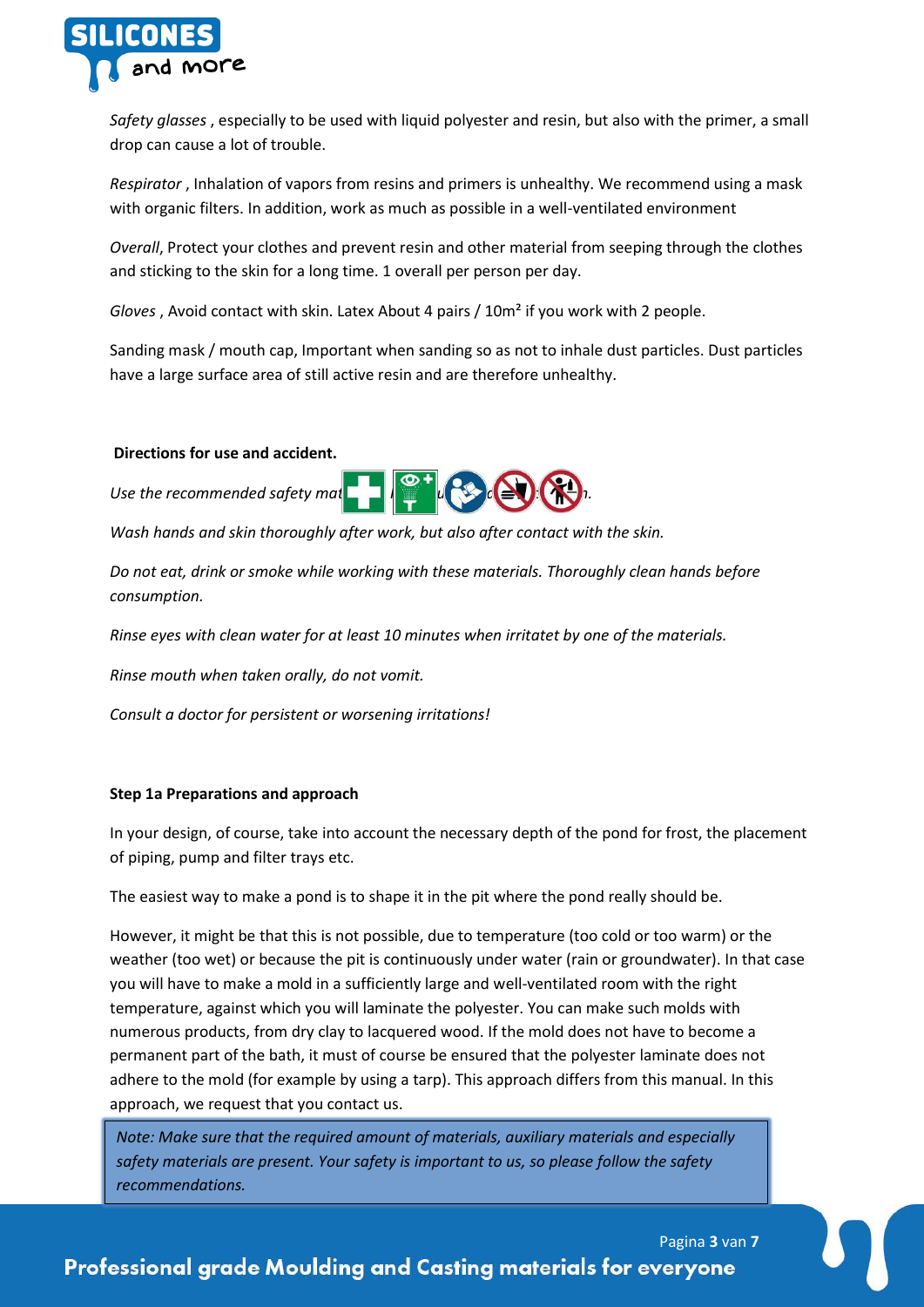

### **Step 1b Substrate, piping and preparation.**

As a surface we recommend concrete, but underlayment or foils etc are also possible. You must first reinforce this with the help of a first layer of laminate so that everything is properly secured. Use the same polyester resin and fiberglass mat for this as for the rest of the project. Usually 1 layer is sufficient. Allow this layer to cure completely. Make sure that the foil or other material lies between the first layer of polyester and the wet soil to promote proper curing of the polyester.

It is important that the surface is stable, so that it does not move too much and that the surface is dry. New concrete surfaces must be given sufficient drying time. Allow at least 3 weeks of drying time.

In addition to the fact that concrete is a nice stable surface, it is also a handy material for fixating the piping. The piping can of course also be secured with polyester. With PVC piping, we recommend that you roughen it first (grain 60) for good adhesion.

On dry days, preferably work at a temperature between 18 and 20  $^{\circ}$  C (especially above 15  $^{\circ}$  C) but not in full sun, especially when applying the top coat / topcoat. In rainy or very sunny weather, we strongly recommend the use of a shade cloth or tent.

Make sure the surface is clean. That is to say dust-free and grease-free. If necessary, degrease the substrate with, for example, propanol. The tools to be used must also be clean.



*At this step you should use safety glasses, gloves and respirator with organic filters or adequate ventilation.*

Always use a primer on the concrete substrate or the substrate you have made yourself. The primer protects the polyester against any moisture and contamination from the substrate and ensures good adhesion to concrete, chipboard, wood, cement and cured polyester.

Primers should almost never be applied too thick, because the adhesion will deteriorate or the primer will not dry completely. Use approximately 250 grams of primer per m².

Let the primer work for 3 hours at 20 $^{\circ}$  C and high humidity (50%), at slightly lower temperatures or lower humidity you can wait up to 8 hours. Preferably do not wait more than 24 hours.

Prime no more surface than you can cover with polyester in 4-6 hours.

# **Step 3 Apply polyester**



*At this step you should use gloves and respirator or adequate ventilation, goggles and protective clothes.*

A concrete surface is usually already quite strong. A 2-layer glass fiber laminate is often sufficient. For a more flexible or less strong surface, we recommend applying up to 5 or even 6 layers of laminate.

Pagina **4** van **7 Professional grade Moulding and Casting materials for everyone**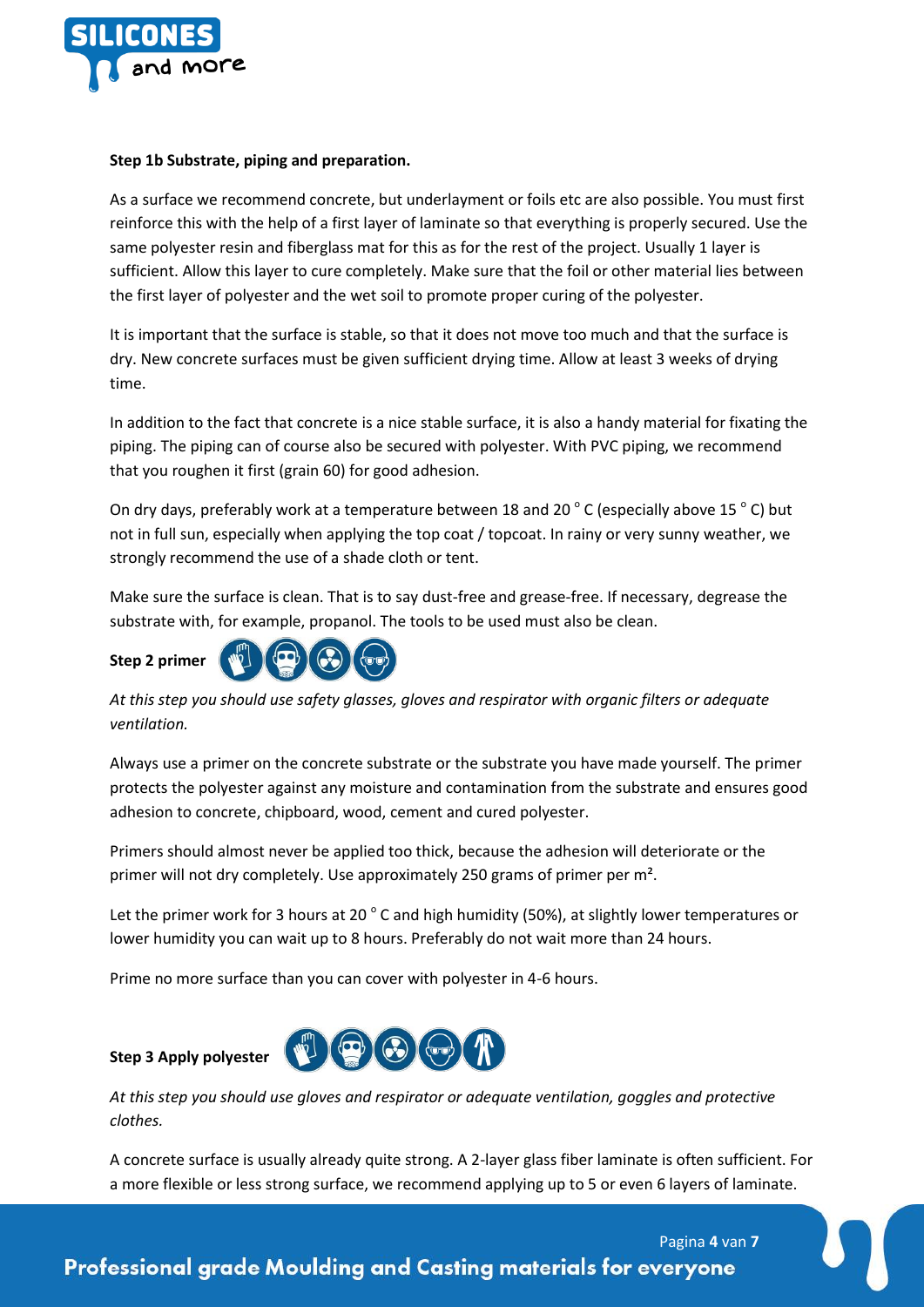

Fiberglass is a cheap and strong fiber and is not affected by water and many chemicals. When using a 450 gram / m<sup>2</sup> glass fiber mat, we use 1 to 1.5 Kg polyester / m<sup>2</sup>. So with two layers of fiberglass mat 2 to 3 kg of polyester.

Lamination is a relatively simple, but intensive process. It is best to work with several people, with one person preparing, mixing and assisting and the other applying the products.

Start with the walls of the pond and afterwards start on the bottom. Let the sides of the bottom rise 10 to 20 cm against the wall.

- 1. Polyester resin heats up during curing (exothermic process). This warming accelerates the curing process. The more resin you mix in a bucket or cup, the warmer it gets and the faster it hardens. So don't make too much resin at a time. Depending on how trained the user is, we recommend not producing more resin than can be processed in 15 minutes. The ideal mixing ratio at 18-20 $^{\circ}$  C is 2%, so with 1 kg resin 20 ml hardener and 1.5 kg resin 30 ml hardener. See table for good mixing ratio.
- 2. Paint or roll the substrate with the well-mixed polyester. Don't work in too big steps. Preferably start with 1  $m<sup>2</sup>$  per layer (1 to 1.5 kg of resin).
- 3. Now lay or press the mat in the treated spot in the wet polyester and press it well. The mat can now be brushed or rolled again with the rest of the prepared polyester with a fur roller. The mat becomes smoother and easier to fold. Make sure the mat is completely covered, but avoid thick gloss layers as this will reduce the strength later. The mat is well covered when the white glass mat no longer leaves any white spots. Use about 1-1.5 kg of resin on 1  $m<sup>2</sup>$ glass mat (so per layer).
- 4. After rolling in and covering the glass mat, it must be vented immediately if the polyester is still liquid and has not started gelling (has started to thicken). Venting is very important to prevent later problems. When venting, the laminate becomes slightly darker in color. Vent as soon as possible after step 3 because the more fluid the resin is, the easier air bubbles can escape.
- 5. After venting you can start mixing virgin polyester and start making the second layer (according to point  $1$  t / m 4). Preferably lay the layers in connection (staggered) with an overlap of 10 to 20 cm. When there is too long a delay between the 1st and 2nd layer and the first layer is cured too far, it is recommended that you lightly sand (grain 60) this layer, de-dust it and de grease it (e.g. with iso propanol). Than prime the layer with Neviprim adhesive primer, and then proceed to step 1 and continue the laminating process. Use a dust mask when sanding!

Before breaks, the tools can be cleaned well with acetone. In some cases, however, it makes more sense to just grab a new product (such as with fur rollers).

We also recommend exchanging safety material often enough. This certainly applies to gloves, but also to masks and overalls.

### **Step 4 The finish**

Pagina **5** van **7**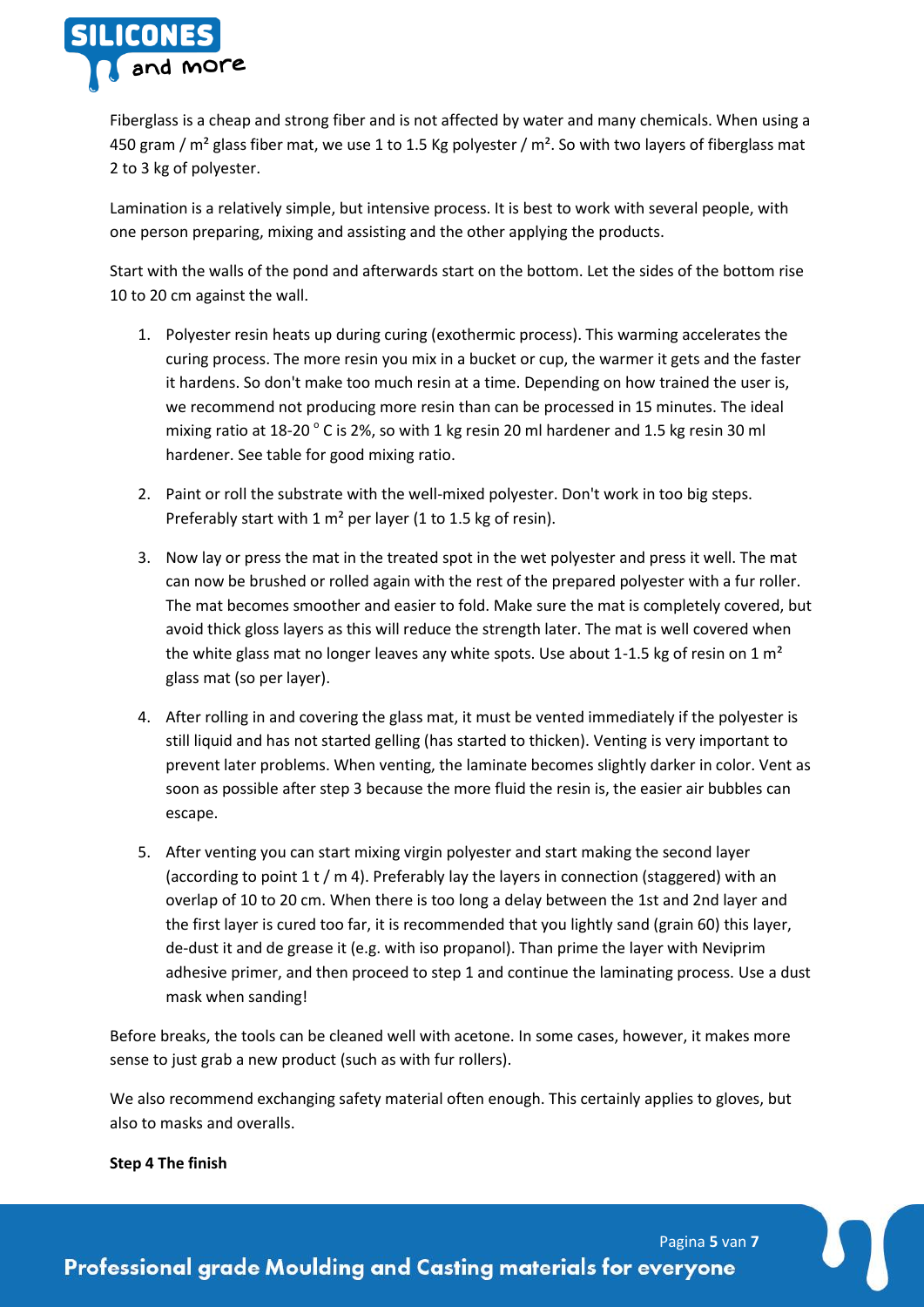

When the entire pond is covered with polyester laminate and has hardened (preferably 12 to 24 hours), it can be lightly sanded with a coarse sandpaper (grit 60-80) and degreased with acetone or iso-propanol. This sanding is necessary to ensure that the last topcoat layer also adheres well. During sanding you have a good opportunity to check that there are no defects in the laminating work. If there are any problems, we recommend sanding them well and repairing them first according to the laminating method above in step 3. Only when everything has hardened well and has been sanded can the finish begin.

*Be sure to use a dust mask when sanding!*



Especially in this last step we recommend not to work in full sun and to protect the project against (rain) water, because discoloration and cracking are possible.

*At this step you should use gloves and respirator or adequate ventilation, goggles and protective* 



Topcoat (the top layer) is normally applied with a roller. It is important that the topcoat hardens perfectly. Therefore, the correct amount of hardener is very important. At 25  $^{\circ}$  C this is 1.5%, at 20  $^{\circ}$ C it is 2% and at  $15^{\circ}$  C 2.5%.

Use approximately 300-400 grams of topcoat per m². Here, too, we recommend making small quantities at a time. Start with 1 kg of topcoat for covering 2.5m² of laminate.

Do not apply the topcoat too thinly. This can cause poor curing. However, do not apply the topcoat thicker than indicated, as this may start to run.

After the first curing time (approx. 2-4 hours), check the topcoat for imperfections, etc. These are still easy to remove or touch up.

# **Step 5 Commissioning**

Polyester has a relatively long curing time. Although the polyester will feel well cured after 48 hours, material will still be released. This can be bad for acquatic plants and animals. We recommend not using the pond for at least a week and wait even longer at colder temperatures (below 20 $^{\circ}$  C).

A solution to speed up the curing is to fill the pond with water at about 60  $^{\circ}$  C (AFTER allowing the topcoat to harden for 48 hours !!) and leave it for a few hours. Subsequently replace this water with fresh water. *Please do a small test to see if the top coat has cured enought to not discolor from the warm water.*

If the topcoat discolours when water is added, the topcoat is not yet sufficiently cured. Remove the water and allow to cure further. Discoloration may improve at best, but this is not a guarantee. If necessary, re-apply topcoat according to step 4.

Pagina **6** van **7 Professional grade Moulding and Casting materials for everyone**